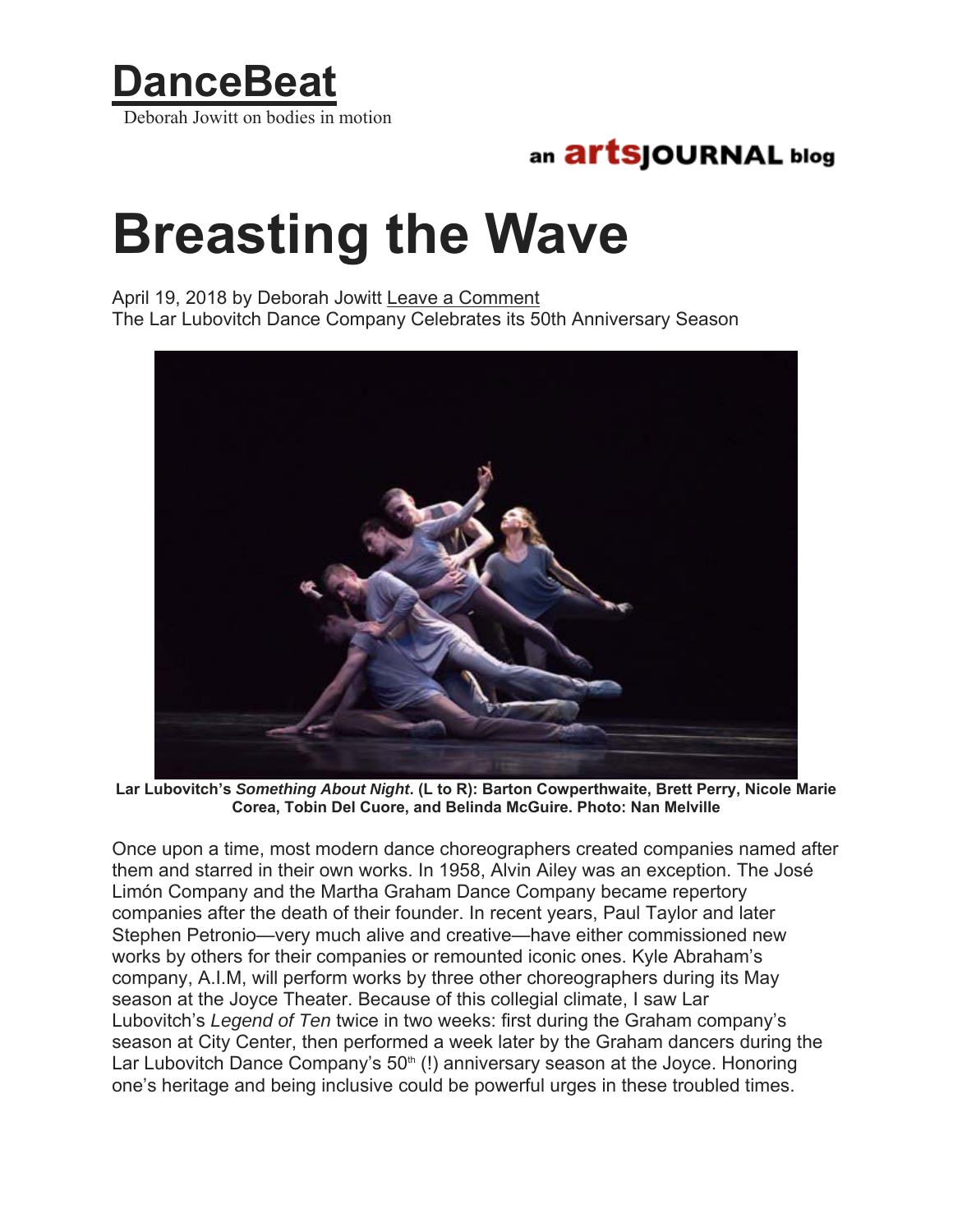

**The Martha Graham Dance Company in Lar Lubovitch's** *The Legend of Ten***. Photo: Justin Chao** 

I enjoyed seeing *Legend of Ten* (2010) in the Joyce's intimate performance space more than I did in the capacious City Center, in part because I could focus more intently on the individuality of the ten Graham dancers, but also because they now seemed more at home in the ongoing, shifting flow of the piece. Being at home in this case means following their paths through the gorgeous rivers and streams of Johannes Brahms's Quintet for Piano and Strings in F minor (movements I and IV only) without losing intent or focus. This time the central couple's roles were performed beautifully and expressively by Anne O'Donnell and Lloyd Mayor. (for more on the Graham Company's performance during its own season:

http://www.artsjournal.com/dancebeat/2018/04/martha-graham-sacred-and-profane/

Lubovitch's new work, *Something about Night*, is also set to music by a major 19thcentury composer: Franz Schubert. Four of his songs for male chorus (as recorded by the Wiener Volkalisten and conducted by Robert Shaw) create a sweet, occasionally troubled ambiance. The cast is small: Brett Perry, Nicole Marie Corea, Tobin Del Cuore, Belinda McGuire, and Barton Cowperthwaite. They wear becoming practice clothes by Reid Bartelme & Harriet Jung, and Clifton Taylor keeps the lights mysteriously nocturnal.

In this, as in the other two pieces on the season's Progam A, you can become familiar maybe enthralled—by the most memorable aspects of Lubovitch's style. One is the risesuspend-sink quality, as if he were making visible the pattern of ecstatic or hopeful breathing. When the dancers crest and plunge, you might also think of ocean waves repeatedly arching to break on the beach. He's also gifted at designing clusters in which intimacy becomes a liquid but intricate interchange of pull and push, rise and fall, lift and set down, connect and separate. Your eyes probe both what individuals are doing and the ways in which tensions and urges shape the look of the whole group.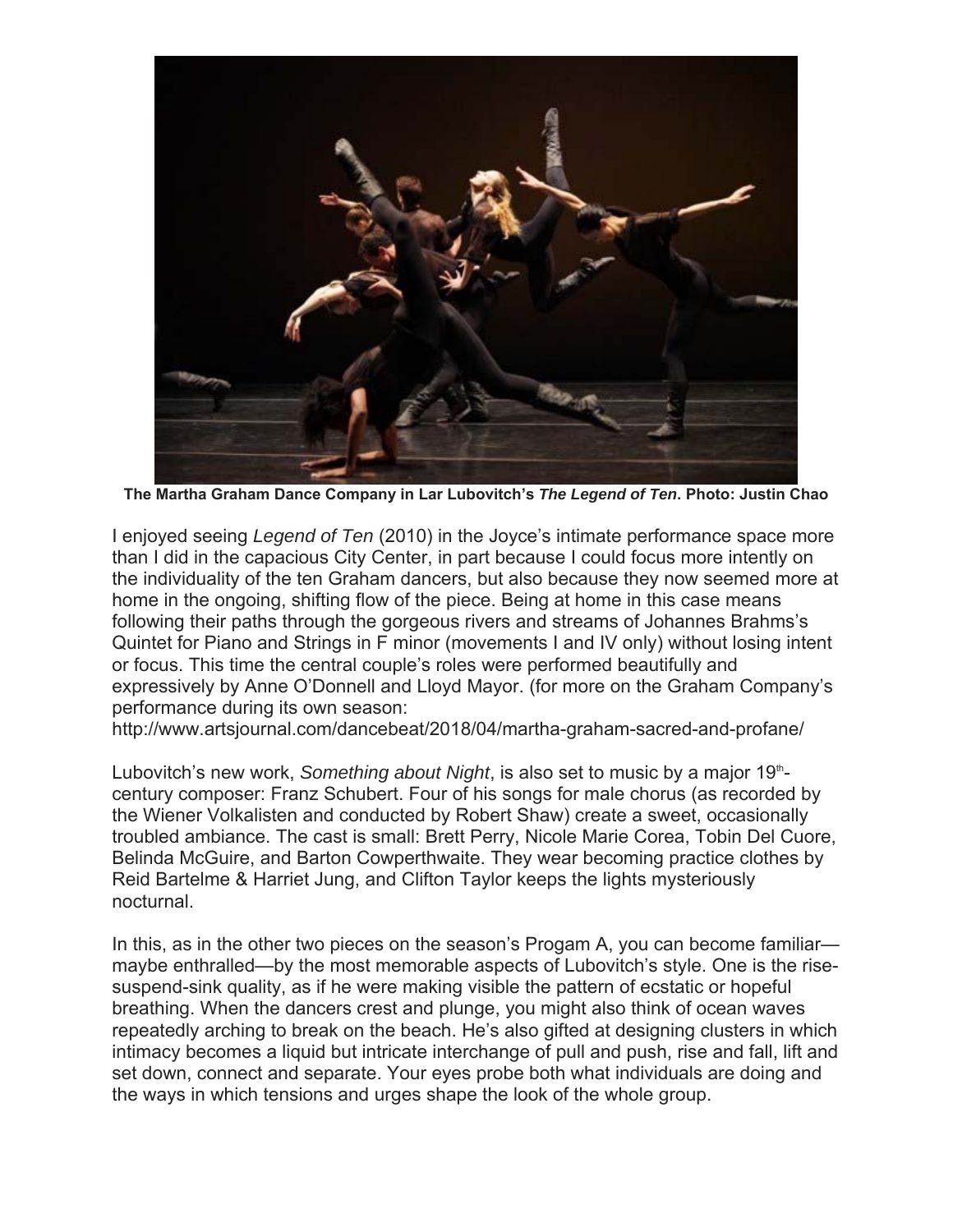

**The beginning of Lar Lubovitch's** *Something About Night***. Photo: Nan Melville** 

They dancers begin coiled together in the center of the stage. Like sleepers beginning to stir, they rise and sink in small, shifting ways, gradually building to raising their legs into the air, and eventually to standing. Perry performs a solo marvelously, bringing out the small accents and twists with which Lubovitch studs the ongoing flow. Corea and Del Cuore are partnered, then McGuire and Cowperthwaite. Lubovitch has said that *Something About Night* consists of woven-together fragments of many dances drawn from his 50-year history. Even before I read those words, the performers' unstressed encounters seemed to me like bits of driftwood floating to the surface of waves, eddies, and small whirlpools. But his fine dancers are also responding to the landscape of Schubert's songs about night and love, to the low murmur of men's voices, to the sudden high tenor calling out.

Sometimes watching pieces by Lubovitch, such as this one, I find myself getting lost in his created worlds. They're so rich, so fluid that the dancers often seem to be without motive. Marvelously controlled though they are, they give the impression of being at the mercy of waves or winds or their submerged passions, while also taking sensuous pleasure in the movement. Duets occasionally involve one person manipulating another, but mostly convey mutually pleasurable tangles and the pressure of body against body.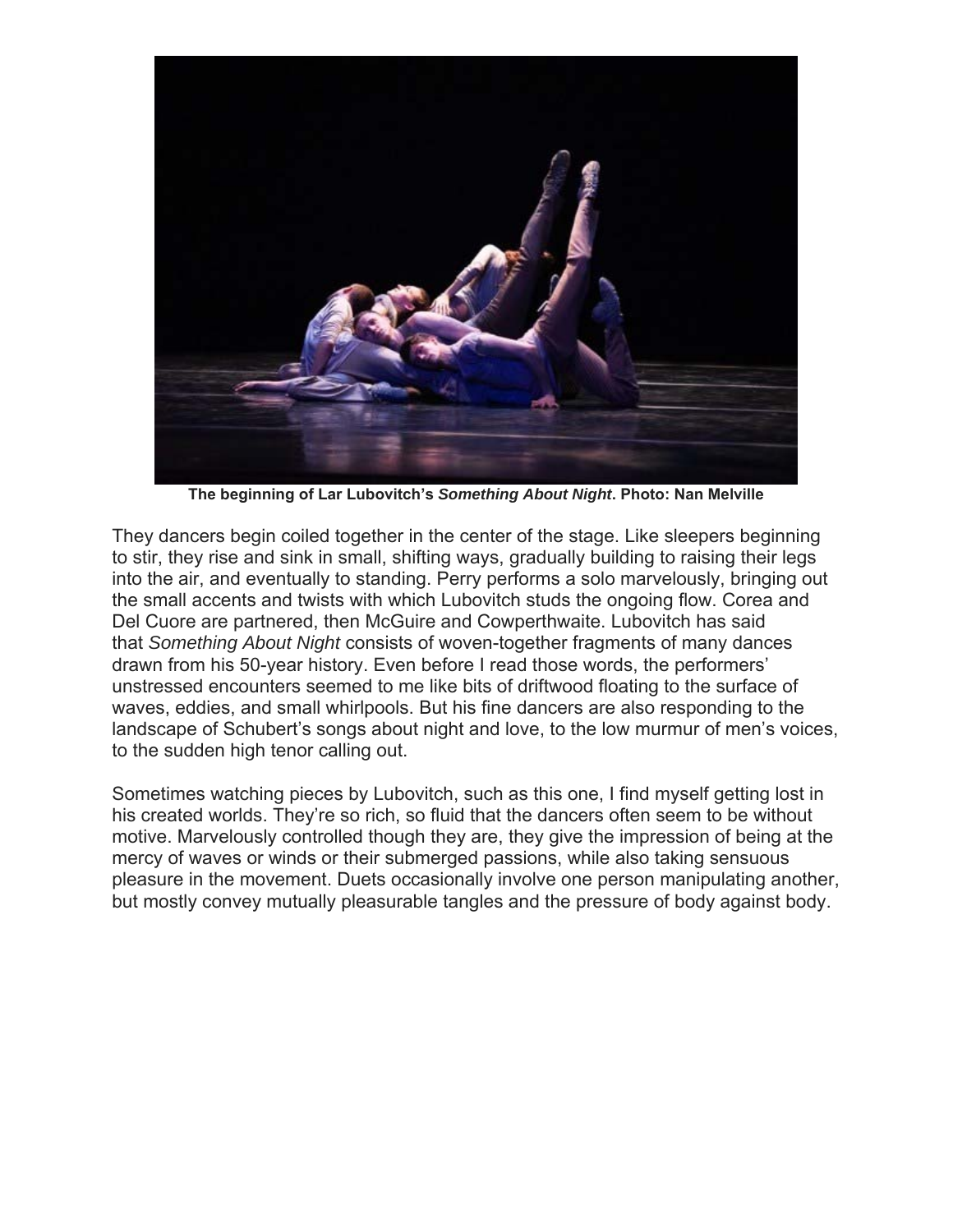

**Lar Lubovitch's** *Men's Stories***. Photo: Nan Melville** 

Maybe the fact that I consider Lubovitch's *Men's Stories* (subtitled "A Concerto in Ruin") as one of his finest works has to do with its pauses and shifts of mood and the almost everyday meetings of the nine virtuosos who perform it. I first saw it in 2000 at the Angel Orensanz Foundation, an elaborate former 1849 synagogue on the Lower East Side that bore some resemblances to the Sistine Chapel. In their black trousers, shoes, shirts, vests, ties, and black tailcoats (by Ann Hould Ward), they could— almost—have passed for rabbinical students.

But the score surely exerted another historical pressure on the musically astute Lubovitch. In Scott Marshall's "audio collage with original music," distorted voices, whistling sounds, an old-time facts-of-life recording of a dialogue between a father and son, crashes, breaking glass, a soprano singing an aria, and more, a magisterial piece of music keeps seething up, taking over heroically, and sinking down, often disappearing, but continuing unheard beneath the chaos. The "Emperor," Beethoven's fifth piano concerto, was written in Vienna in 1809, when Napoleon's army was invading the city, and whatever marching songs those soldiers sang could have been accompanied by distant artillery fire and explosions.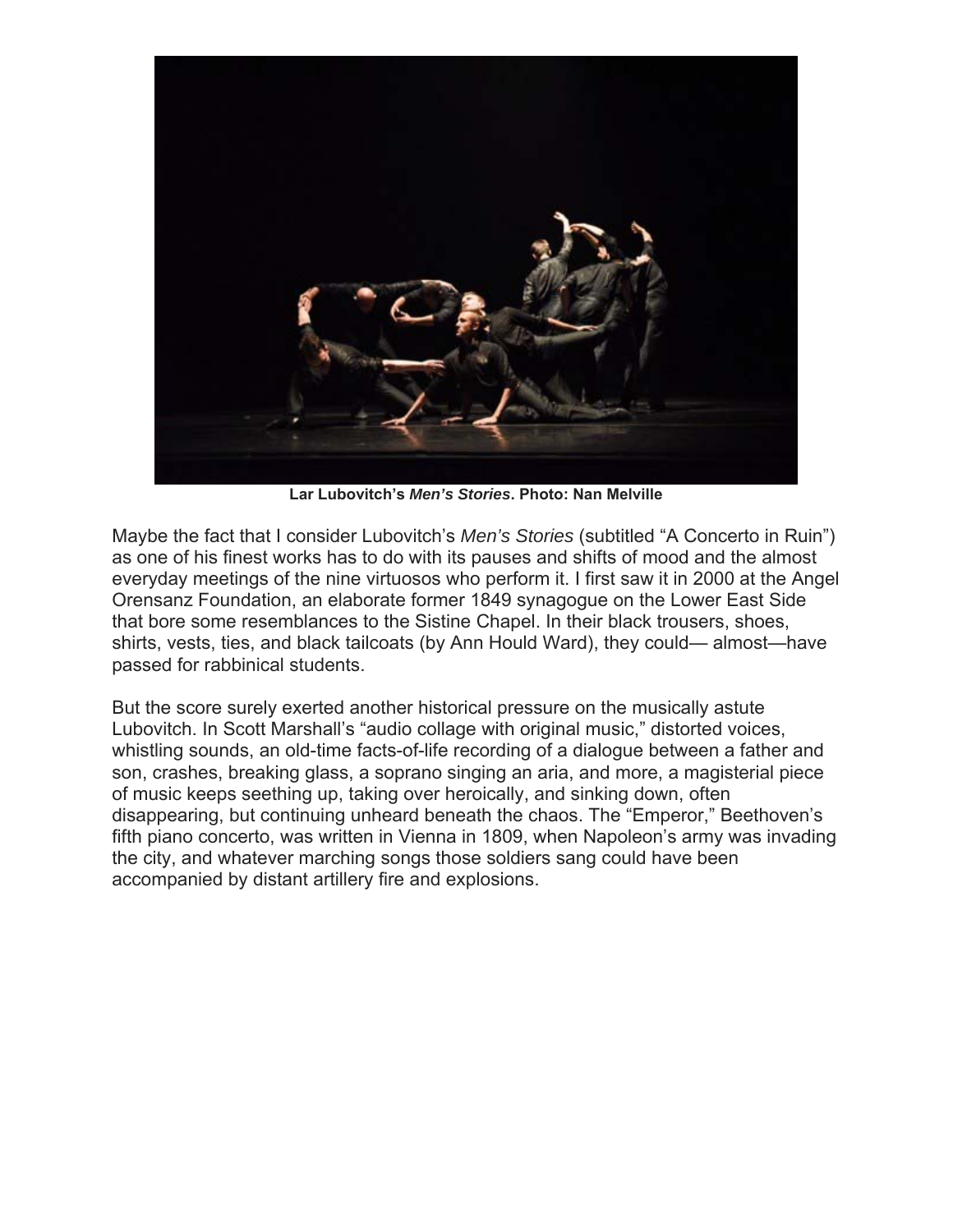

**Barton Cowperthwaite (R) guiding the cast of Lar Lubovitch's** *Men's Stories***. Photo: Nan Melville** 

The nine male dancers begin by making tableaux and encounters emerge from a swirl of unison. These can be gentlemanly or comradely—a bow here, boisterous athletic lift there. Traces of military correctness are visible. A duel seems about to emerge; a few men congregate at the back of the stage, apparently debating or exchanging information. Three of them throw imaginary dice for an outcome we're not meant to discern, although it precedes a battle. These men can hurtle to the floor and arise the next second. Many times they leap, facing the audience, legs splitting in the air. They turn their arms into wreaths to create circles in the air as they travel. They're expansive, indomitable.

I like the fact that their motives are mysterious although their actions are clear. That is, I don't need to know why they've assembled or are doing what they're doing; it seems enough to sense that they are a fraternity, alert to conflicts whether external or within the group. When Benjamin Holliday Wardell shoves others, I don't wonder about the basis of his anger. Nor do I attempt to probe the provocative eccentricities that Jonathan Emanuell Alsberry shows us in a solo that ends with him being dragged offstage by two of his colleagues (the remarkable Alsberry has danced with Lubovitch's company since 2007 and is now also its rehearsal director). Cowperthwaite, a commanding figure onstage, responds to the distortions in the score as if being punished by them, but the sex-education talk accompanies a duet for Colin Fuller and Brett Perry that mirrors it in only one way: both involve two males.